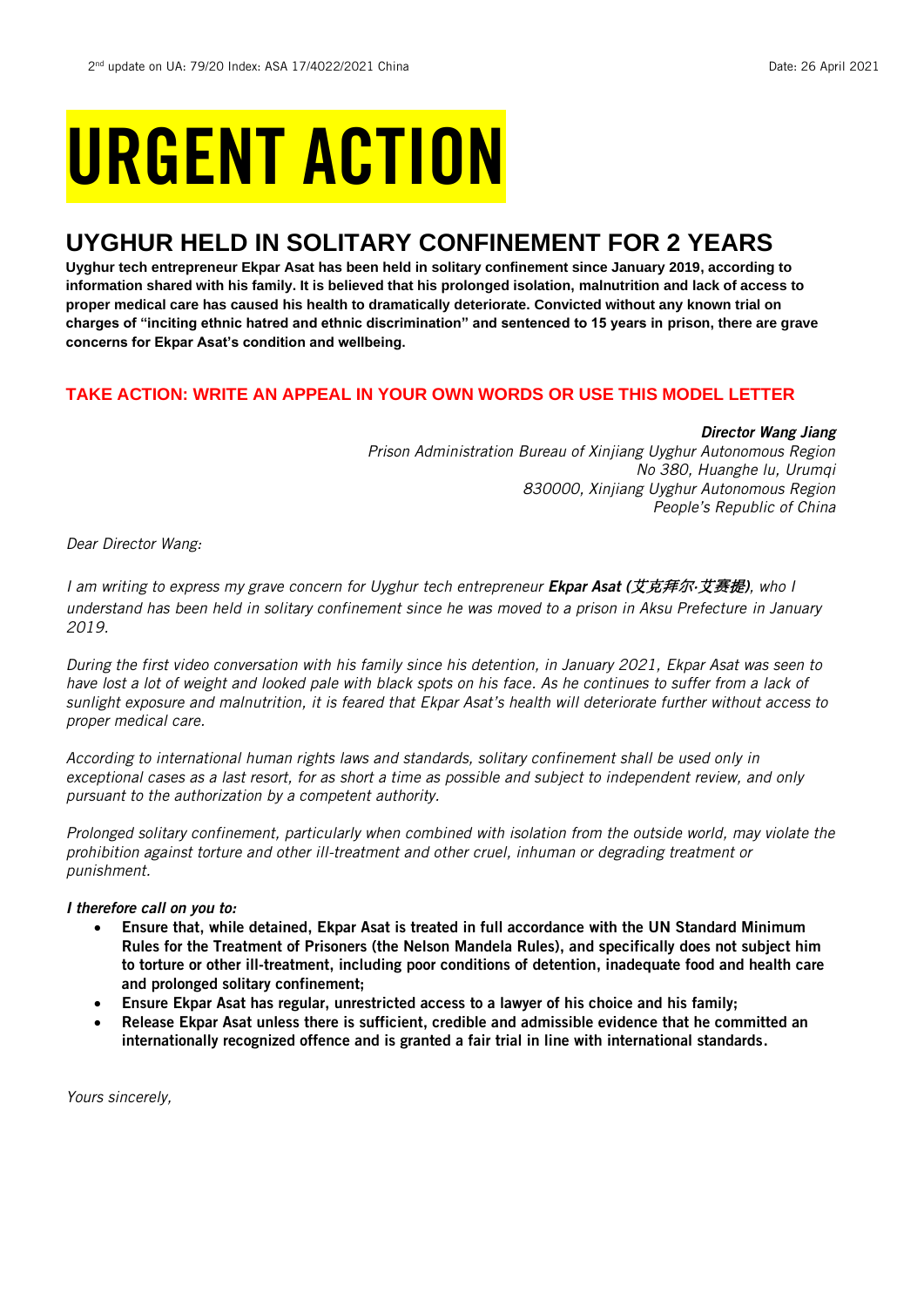## **ADDITIONAL INFORMATION**

Ekpar Asat is a Uyghur tech entrepreneur, media founder and philanthropist dedicated to helping older people and children with disabilities. He founded a popular social media app that featured information on a variety of current affairs and cultural topics. He went missing in April 2016, after which he was later convicted without any known trial on charges of "inciting ethnic hatred and ethnic discrimination" (煽动民族仇恨、民族歧视) and sentenced to 15 years in prison. His family only found out about the trial through communications between the Chinese authorities and a few US senators in December 2019 and January 2020. He is currently detained in a prison in Xinjiang's Aksu Prefecture.

Ekpar Asat was finally able to communicate with his family in January 2021 for the first time since 2016. Based on this communication, his family reports that his health appears to have deteriorated. During the three-minute video conversation with his family members in late January 2021, he was seen to have lost a lot of weight and looked pale with black spots on his face. He told his family members that his health was declining both physically and mentally.

The US embassy in Beijing encouraged Ekpar Asat to apply for the US State Department's International Visitor Leadership Program (IVLP) after he met with Max Baucus, then the American ambassador to China, in Xinjiang in 2014. The IVLP is a professional exchange programme in which current and emerging foreign leaders in a variety of fields experience the US first hand and build relationships with American counterparts.

The US State Department mentioned Ekpar Asat's case in its 2019 human rights report on China. After a bipartisan group of US senators urged China to release Ekpar Asat, the Chinese embassy in Washington, DC, responded by email in January 2020 with information about Ekpar Asat's conviction and sentencing but without providing any further details.

Xinjiang is one of the most ethnically diverse regions in China. More than half of the region's population of 22 million people belong to mostly Turkic and predominantly Muslim ethnic groups, including Uyghurs (around 11.3 million), Kazakhs (around 1.6 million) and other populations whose languages, cultures and ways of life vary distinctly from those of the Han who are the majority in "interior" China.

Media reports have illustrated the extent of new draconian security measures implemented since Chen Quanguo came into power as Xinjiang's Party Secretary in 2016. In October 2016, there were numerous reports that authorities in the region had confiscated Uyghur passports in an attempt to further curtail their freedom of movement. In March 2017, the Xinjiang government enacted the "De-extremification Regulation" that identifies and prohibits a wide range of behaviours labelled "extremist", such as "spreading extremist thought", denigrating or refusing to watch public radio and TV programmes, wearing burkas, having an "abnormal" beard, resisting national policies, and publishing, downloading, storing, or reading articles, publications, or audio-visual materials containing "extremist content". The regulation also set up a "responsibility system" for government cadres for "anti-extremism" work and established annual reviews of their performance.

It is estimated that up to a million Uyghurs, Kazakhs and other predominantly Muslim people have been held in the "transformation-through-education" centres. The Chinese authorities had denied the existence of such facilities until October 2018, when they began describing them as voluntary, free "vocational training" centres. They claim that the objective of this vocational training is to provide people with technical and vocational education to enable them to find jobs and become "useful" citizens. China's explanation, however, contradicts reports of beatings, food deprivation and solitary confinement that have been collected from former detainees.

China has rejected calls from the international community, including Amnesty, to allow independent experts unrestricted access to Xinjiang. Instead, China has made efforts to silence criticism by inviting delegations from different countries to visit Xinjiang for carefully orchestrated and closely monitored tours.

## **PREFERRED LANGUAGE TO ADDRESS TARGET:** English, Chinese

You can also write in your own language.

### **PLEASE TAKE ACTION AS SOON AS POSSIBLE UNTIL: 26 June 2021**

Please check with the Amnesty office in your country if you wish to send appeals after the deadline.

### **NAME AND PREFERRED PRONOUN: Ekpar Asat** (he, him)

**LINK TO PREVIOUS UA:** <https://www.amnesty.org/en/documents/asa17/3839/2021/en/>